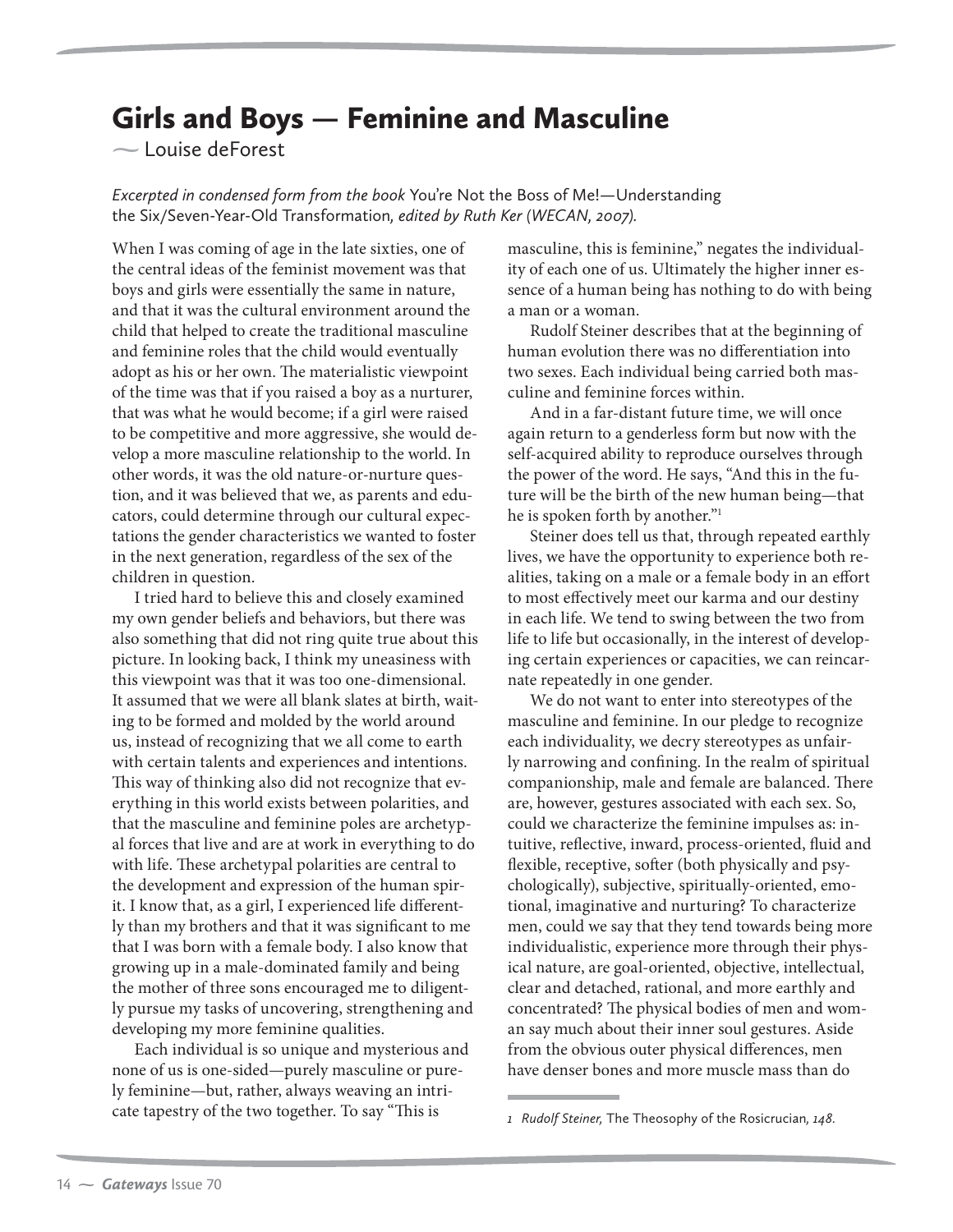women, making men, by their very physicality, more deeply embedded in the earthly realm. If one thinks in terms of forms, the male would be the straight line, the female, a circle. If they were represented by the elements, one would be fire and the other water. But what is clear is that the masculine and the feminine are two sides of the same polarity and that together they form a whole. They are day (the masculine) and night (feminine). The female, through her imagination, longs for an intuitive union with the spiritual world. Through the soul life of woman and through her thoughtful understanding of nature, woman can ennoble and refine the willful nature and the vigorous strength of men. Men, on the other hand, through their deep empathy with the material world and their capacity for clear, objective thought and their ability to judge and evaluate, can both transform physical substance and support the evolutionary task of the development of a sense of self for all of humanity. We also know that each of these inclinations can develop into extremes as negative attributes.

On the level of the older child in the kindergarten, those of us who work with these children are well aware of the differences between boys and girls and are often at our wit's end to carry their impulses with love and deep respect. Let's take a look at two average six-year-olds who have been in the kindergarten and know how to play; we'll call them David and Sophia.

Setting the stage, let's say that it's eight o'clock in the morning and the kindergarten is now open. I can hear someone crashing against the outer door and I know it is David. David is hypo-tactile (many boys are burdened with sensory-integration disorders, especially regarding the sense of touch) and must bang against things to get a sense of where he is in space and where he ends and where the world begins. He throws his jacket towards his cubby (not in it, mind you), and bursts into the room with a familiar look in his eye. The calm orderliness of the classroom seems suddenly shattered by a wild wind. He looks around to see who is here; if

he is the first one to arrive, he may run over to me to tell me the latest news; but if there are other boys already present, he does not give me so much as a glance but, with booming voice, begins to organize the play. Chairs are turned over and become trucks or snowplows; blocks are used to build space ships or piled one on top of the other to make a restaurant or an office building. Voices get louder and the play can quickly get out of hand as the boys rush to grab other materials or "rob" another house. The sounds of motors or explosions fill the air as they careen from one scenario to another, barking orders and playing with an intensity and concentration that is often exhausting to watch. When it is time to go outside, David can hardly contain himself; he pushes and shoves to be the leader of our walk. When told he must learn how to wait patiently before he can be a leader, he may kick the cubby (or punch the chosen leader as he or she passes him); and then he mopes for the whole time that we are going on our walk. When we finally arrive at our chosen play spot, again David launches himself forward, running off with his friends and in no time at all the boys are wrestling, pushing, and shouting. They run at full speed and crash into each other or tackle each other as they pass by; sticks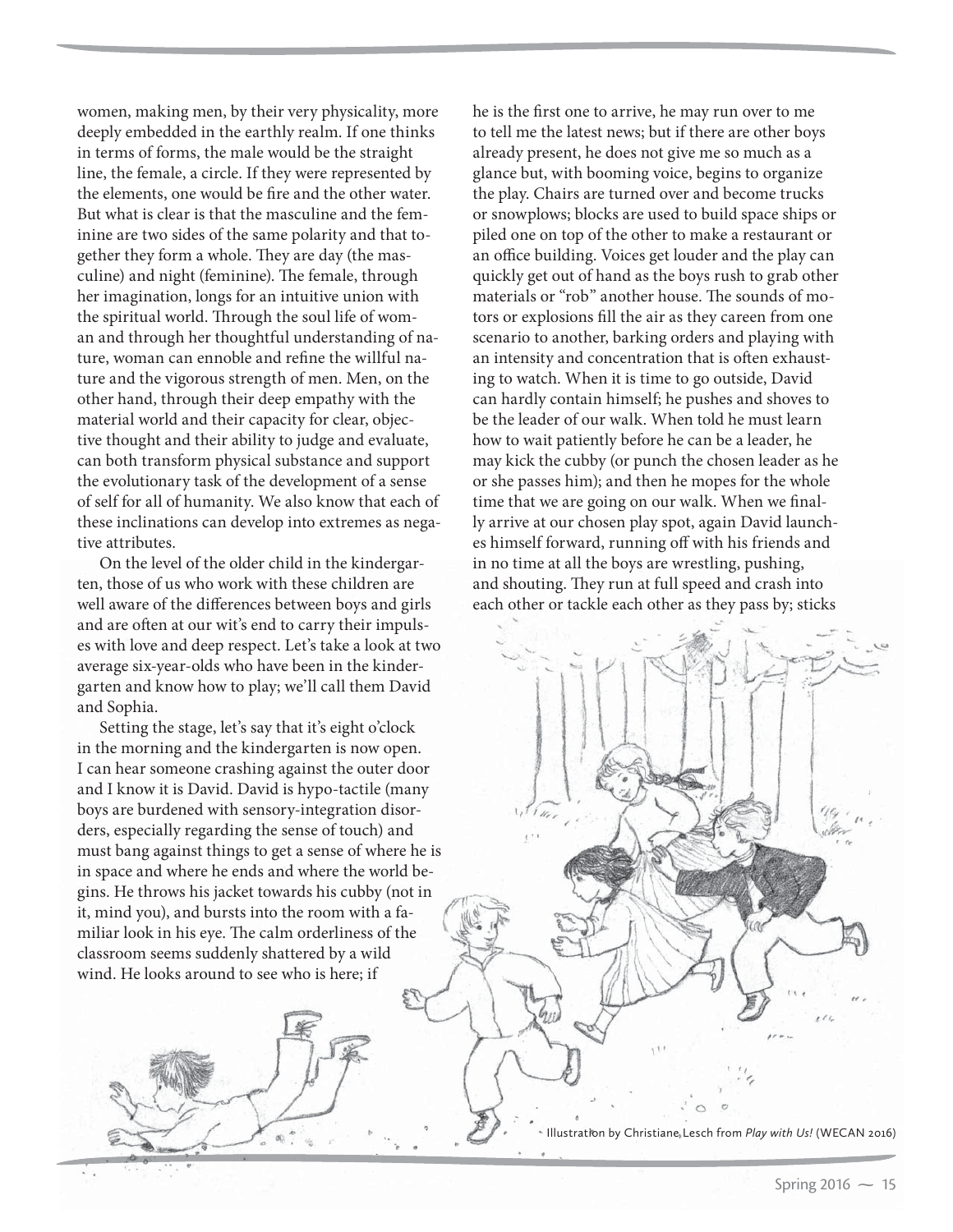become guns and they hide in the bushes waiting to ambush an innocent (or not) passerby. Sometimes they will build traps made of sticks over holes they have just dug, hoping to trap the girls or an animal preferably one or several of the girls. They test their strength and agility, hanging from ropes or pulling themselves up into the trees, going across the monkey bars or digging to China in the sandbox.

For a few years I had a kindergarten on a farm and the children engaged in caring for the animals and tending the land. When it was a workday, David would engage in the work with the same enthusiasm and concentration he used when at play, and he prided himself (and competed with the others) on his work. Indeed, I often noticed that after working



Photo by Margaret Loescher from *A Year in the Woods* (WECAN 2016)

hard physically, David could enter into play more easily and did not seem so out of touch with himself and others. Always one to make himself scarce when it was dishwashing time, on the farm he was always the first to volunteer and the last to finish and he had a special affinity with all the animals. At circle time, he balked at the group activity and remarked that what we did was "too babyish" for him. It was only his love and respect for me and the boundaries that I provided for him that carried him through this difficult time.

Sophia, on the other hand, comes into the kindergarten more quietly, pausing on the threshold to our room, and often has difficulty separating from her parents. She, too, looks around the room and greets her friends but always comes over to lean against

> me or to tell me a little secret before searching out her playmates. Sophia's play tends to be quieter and more family-oriented and, just as with the boys, much time is spent assigning roles: "You can be the baby, you can be the Daddy and I'll be the babysitter." While all older children tend to talk more than actually play, Sophia and her "family" of friends spend a lot of time talking and whispering and watching the boys. Every time someone bothers them or does something they shouldn't do, especially if that person is a boy, Sophia comes running to me to recount the latest outrage and often a few tears are shed. Sophia and her "family" now put on a puppet show, draping the cloths beautifully on a playstand and gathering all the materials they will need. An argument breaks out among the girls over who should use which puppet: who had a turn last time and who should rightfully do it this time. More tears are shed and a few mean words are spoken before peace once again is restored and all the chairs are placed around the puppet show. After much persuasion (and manipulation) on the part of the girls, everyone is seated to watch the puppet show but Sophia spends most of her time reminding the boys to sit still or to be quiet rather than move the puppets. The boys soon tire of this and wander back to their play.

Sophia and her friends are now all seated in a corner of the classroom making plans for seeing each other after school.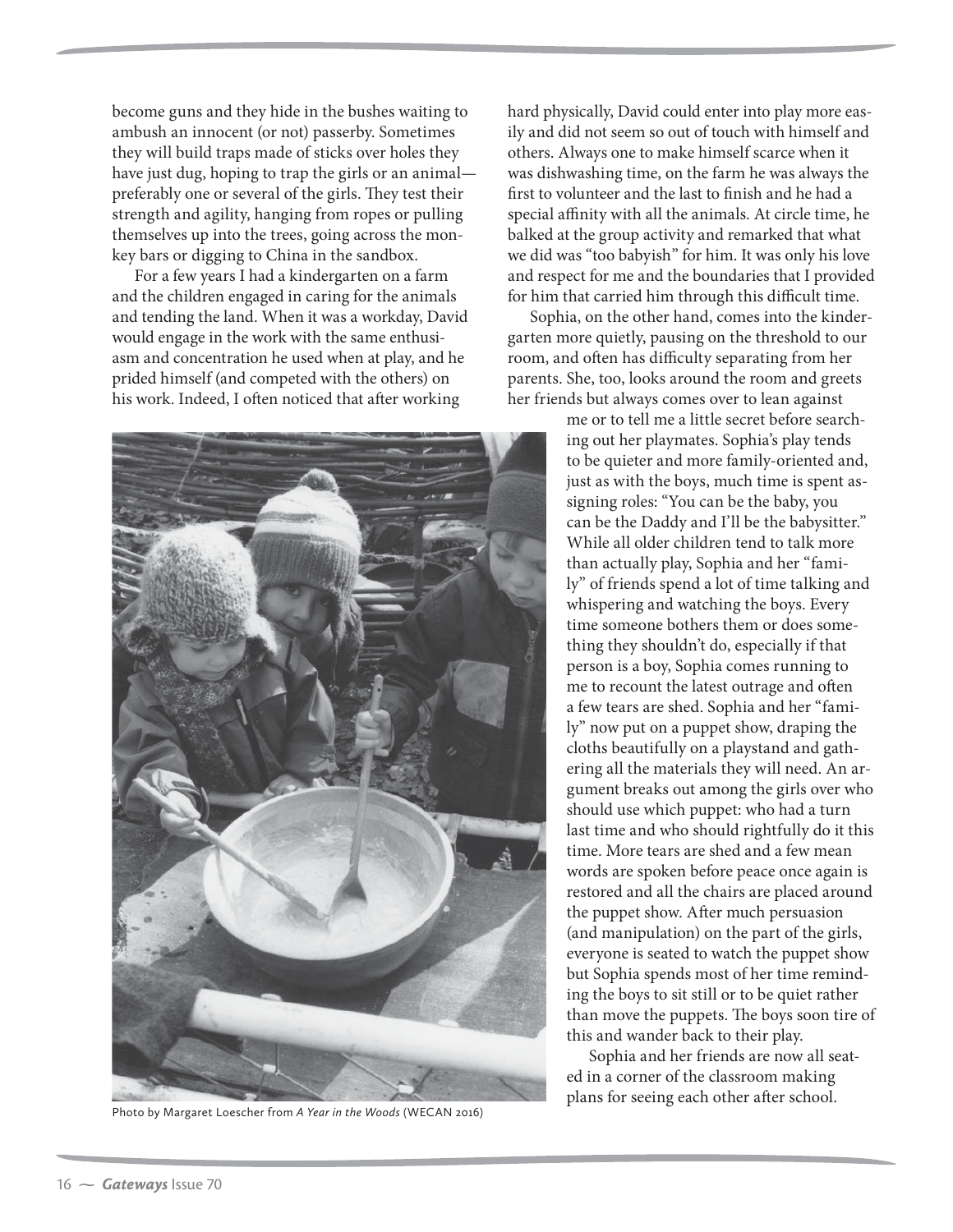As another girl in the class approaches to play with them, Sophia quickly tells her that she cannot play and closes off their corner with a playstand while she and her friends giggle. "We don't want to play with her," says Sophia to her friends and they all snicker in agreement. The excluded child comes to me in tears, we reapproach the group, and Sophia and her friends reluctantly make room for her in their house. When it is outside time, Sophia hurries to hold hands with her "best friend" (which changes frequently) and pushes all others away. She is quiet once she has her partner and is ready to go for a walk, watching me all the while, hoping that I will see how well-behaved she is and choose her to be the leader.

While Sophia loves to swing holding hands with her friend in the next swing, today she runs to sit under the low hanging branches of a pine tree and there she and a few other girls make fairy rings and gnome houses. They are very intent in their play and wonderful miniature worlds are created. Of course, they also like to run and are physically active — especially if there is a boy or two who wants to chase them, whereupon they run screaming to the teacher complaining that the boys are bothering them.

On the farm, Sophia was initially hesitant to take up the work, not wanting to get dirty, and showed disinterest in that kind of work. After a few months, however, she became a very hard and capable worker and took special pride in pushing the full wheelbarrow over to the compost pile all by herself. She loved the baby lambs and calves but was a bit hesitant with the larger animals. In the classroom, Sophia knew all the words to the songs and all the gestures of the circle and primly took part in the circle, occasionally casting a disparaging look at any boy who was not participating as he should. She would also try to catch my eyes so that I would be sure to see the boy who was misbehaving and that she herself was not. At goodbye time she would give me and her current favorite friends a hug before skipping off with her parent.

Of course this is a one-sided and exaggerated picture. Many boys love to play with the dolls and many girls are incredibly active physically. But these examples do highlight the different ways that boys and girls tend to learn about the world and each other. Boys tend to know each other physically, bumping up against each other and wrestling; girls tend to meet on a more emotional, feeling level, and it is the social world which holds their interest.

I should also hasten to add that children in early childhood are not as fixed in their gender-tendencies as we observe people in their later years to be. In a way, children in these early years are still beyond gender, still living in the unity of the spiritual world and in the impulses that brought them to earth. Only very gradually will they solidify into male and female, through the seven-year phases of human development, until finally, as young adults, the higher self will take on these gender qualities more strongly. But all children carry the seeds of gender identity within them. What a responsibility it is for parents and teachers today to keep open to the possibility that children need to be free to establish their pre-birth intentions about the particular configuration of their masculine and feminine qualities.

And so what does this mean for the teacher working with boys and girls in a mixed-age classroom?

How can we deal with boy energy in our classrooms? Our kindergarten classrooms tend to be very feminine in nature, striving to meet the young child's sense of wholeness and to welcome them with beauty to their time here on earth. The rhythms of the day, week, and year give them security and help them to enter into earthly rhythms. These, too, can be presented in very feminine ways. So when boys enter into our classrooms in their often boisterous way, it can feel as if they are wrecking what we have worked so hard to create. We want things to remain soft, ordered, and controlled. I am by no means suggesting that we should throw up our hands and "let boys be boys." But I do think the key to working with boys is to love their energy, to be thankful for their urge to transform the physical, to enjoy how they get things done, and to celebrate how they can make a difference. We must admire and enjoy their physicality and meet their bumping, banging and yelling with good humor and understanding. We can gently or more sternly bring them back to rightful behavior, but we must carry an inner picture of the masculine forces that are expressing themselves and know that this child really cannot do otherwise, for it would be against his nature.

The girls, too, need our patient understanding, but for many of us they are easier to deal with because they are willing and able to sit quietly, doing handwork or keeping us company, and they are so much more demonstrative with their affection. As women, we tend to relate to them more easily than